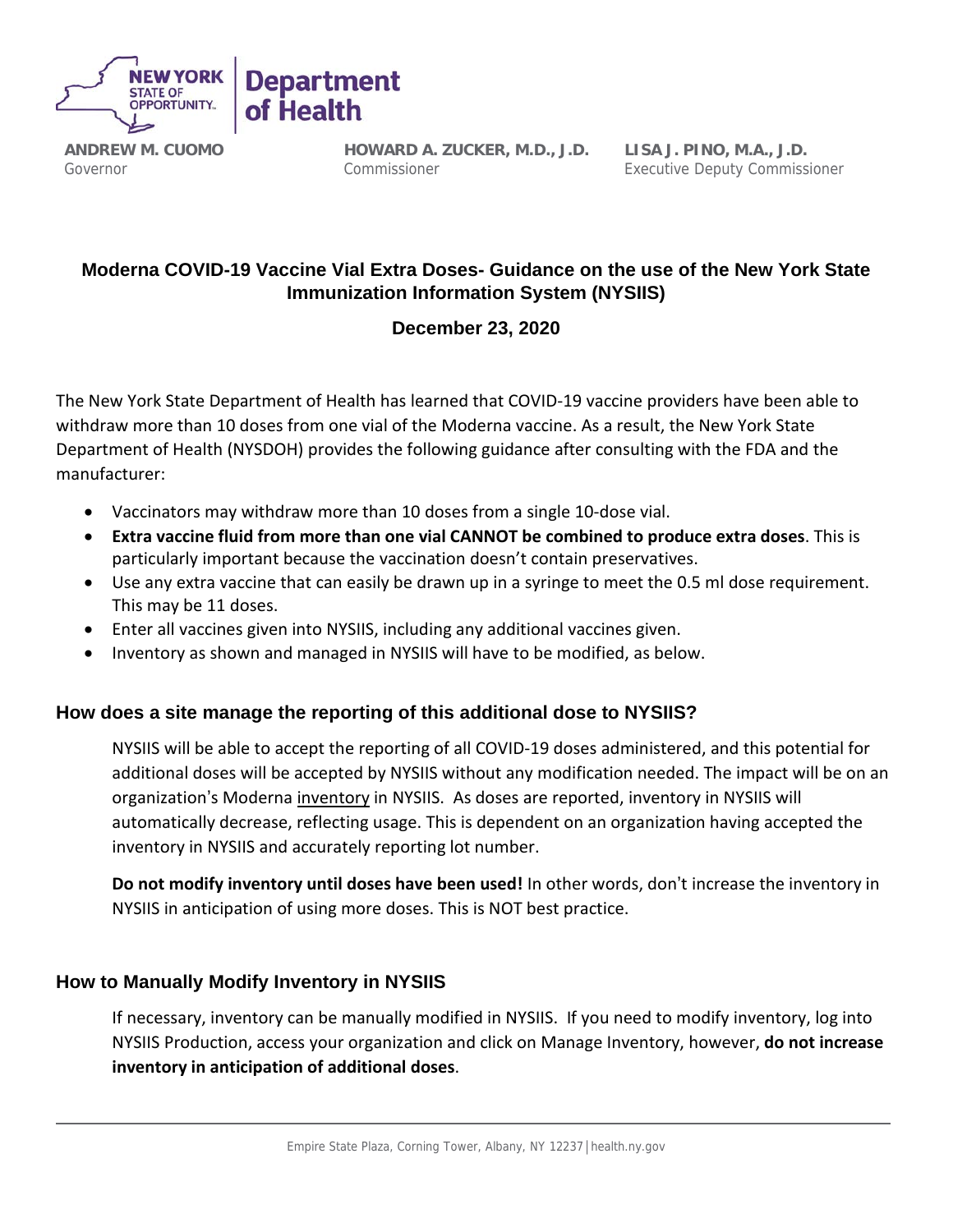If necessary, inventory can be manually modified in NYSIIS. If you need to modify inventory, log into NYSIIS Production, access your organization and click on Manage Inventory, however, **do not increase inventory in anticipation of additional doses**.

Note: You must have Administrative User access in NYSIIS to view the Inventory panel.



Next, click the Show Inventory button at the top right of the screen. You will be directed to the Manage Inventory Screen.

|                                                                                               |                   | organization Lori's Little Ones • user Lori Isabella-Rhoades • role Admin User (Provider) |                                             |                     |                     |             |  |  |  |
|-----------------------------------------------------------------------------------------------|-------------------|-------------------------------------------------------------------------------------------|---------------------------------------------|---------------------|---------------------|-------------|--|--|--|
| <b>Manage Inventory</b>                                                                       |                   |                                                                                           |                                             |                     |                     |             |  |  |  |
| Add Inventory for Site (Lori's Little Ones)                                                   |                   | Add Inventory                                                                             |                                             |                     |                     |             |  |  |  |
| Modify Quantity On Hand for Selected Sites<br>Modify Quantity                                 |                   |                                                                                           |                                             |                     |                     |             |  |  |  |
| Show Transactions for Sites                                                                   |                   | Show Transactions                                                                         |                                             |                     |                     |             |  |  |  |
| Cancel<br>Return to the Previous Screen                                                       |                   |                                                                                           |                                             |                     |                     |             |  |  |  |
| Add/Edit Inventory with 2D Barcode scan Barcode:                                              |                   |                                                                                           |                                             |                     |                     |             |  |  |  |
| Lori's Little Ones $\vee$<br>Site:<br><b>Show ●</b> Active ○ Inactive ○ Non-Expired ○ Expired |                   |                                                                                           |                                             |                     |                     |             |  |  |  |
| Note: Asterisk on the Lot Number indicates the lot was manually entered                       |                   |                                                                                           |                                             |                     |                     |             |  |  |  |
|                                                                                               |                   |                                                                                           |                                             |                     |                     |             |  |  |  |
| <b>Select</b>                                                                                 | <b>Trade Name</b> | Lot Number $\triangleq$                                                                   | <b>Inv</b><br>O <sub>n</sub><br><b>Hand</b> | Active $\triangleq$ | Public $\triangleq$ | Exp<br>Date |  |  |  |
|                                                                                               | <b>AFLURIA</b>    | 545454                                                                                    | 54                                          | Υ                   | N                   | 01/01/2030  |  |  |  |
|                                                                                               | Adacel            | x1x1x1x1                                                                                  | 10                                          | Υ                   | N                   | 06/05/2022  |  |  |  |
|                                                                                               | <b>MMRII</b>      | 8736945                                                                                   | 26                                          | Y                   | Y                   | 12/31/2020  |  |  |  |

Choose the vaccine lot you want to edit, either by clicking the Trade Name hyperlink, or clicking the Select checkbox to the left of the Trade Name, then click the Modify Quantity button on the top right of the screen.

NYSIIS will direct you to the Edit Inventory Screen.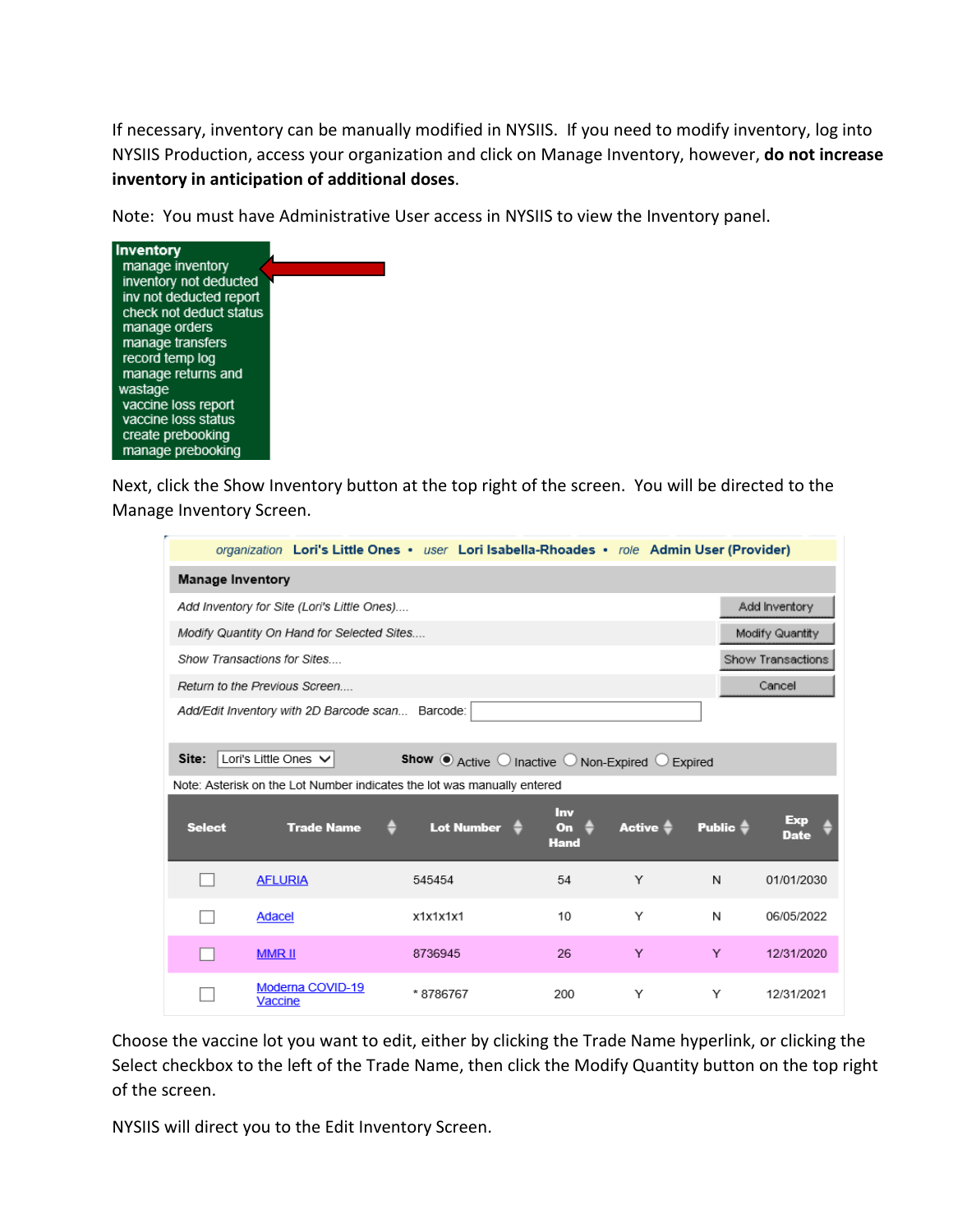|                                                                                                                                                                                                                                                                                                                                                                                  | organization Lori's Little Ones . user Lori Isabella-Rhoades . role Admin User (Provider) |  |  |  |  |  |  |
|----------------------------------------------------------------------------------------------------------------------------------------------------------------------------------------------------------------------------------------------------------------------------------------------------------------------------------------------------------------------------------|-------------------------------------------------------------------------------------------|--|--|--|--|--|--|
| <b>Edit Vaccine Inventory Information</b>                                                                                                                                                                                                                                                                                                                                        |                                                                                           |  |  |  |  |  |  |
|                                                                                                                                                                                                                                                                                                                                                                                  | Site: Lori's Little Ones<br>Save                                                          |  |  |  |  |  |  |
| Trade Name:                                                                                                                                                                                                                                                                                                                                                                      | Cancel<br>Moderna COVID-19 Vaccine                                                        |  |  |  |  |  |  |
|                                                                                                                                                                                                                                                                                                                                                                                  | Manufacturer:   Moderna US, Inc.<br>Add New                                               |  |  |  |  |  |  |
| <b>Funding Type: Public</b>                                                                                                                                                                                                                                                                                                                                                      | $\checkmark$                                                                              |  |  |  |  |  |  |
|                                                                                                                                                                                                                                                                                                                                                                                  | NDC: 80777-0273-99<br>$\checkmark$                                                        |  |  |  |  |  |  |
|                                                                                                                                                                                                                                                                                                                                                                                  | CARTON, 10 MULTI-DOSE VIALS                                                               |  |  |  |  |  |  |
| Lot Number:                                                                                                                                                                                                                                                                                                                                                                      | xyz123<br>Note: Please enter Lot Number found on OUTER Packaging                          |  |  |  |  |  |  |
| Expiration Date: 03/01/2021                                                                                                                                                                                                                                                                                                                                                      | Te.                                                                                       |  |  |  |  |  |  |
| Lot Active: Yes                                                                                                                                                                                                                                                                                                                                                                  |                                                                                           |  |  |  |  |  |  |
| Doses on Hand: 10                                                                                                                                                                                                                                                                                                                                                                |                                                                                           |  |  |  |  |  |  |
| Cost Per Dose (\$): 0.00                                                                                                                                                                                                                                                                                                                                                         |                                                                                           |  |  |  |  |  |  |
| <b>Modify Quantity On Hand</b>                                                                                                                                                                                                                                                                                                                                                   |                                                                                           |  |  |  |  |  |  |
| Action: Add                                                                                                                                                                                                                                                                                                                                                                      | $\checkmark$                                                                              |  |  |  |  |  |  |
| Amount: 1                                                                                                                                                                                                                                                                                                                                                                        |                                                                                           |  |  |  |  |  |  |
| Do not use this page to modify quantities for public lots that are wasted or returned. To return and/or document wastage<br>for public lots, please visit "Manage Returns/Wastage" available under the Inventory header on the left side bar. NYSIIS<br>will automatically decrement doses from your inventory once the returns/wastage request has been approved by the<br>VFC. |                                                                                           |  |  |  |  |  |  |
|                                                                                                                                                                                                                                                                                                                                                                                  | Reason: Receipt of Inventory                                                              |  |  |  |  |  |  |
|                                                                                                                                                                                                                                                                                                                                                                                  | Adults not in NYSIIS<br>Error Correction                                                  |  |  |  |  |  |  |
|                                                                                                                                                                                                                                                                                                                                                                                  | Doses Transferred to another provider                                                     |  |  |  |  |  |  |
|                                                                                                                                                                                                                                                                                                                                                                                  | Payback VFC vaccine with private vaccine                                                  |  |  |  |  |  |  |
|                                                                                                                                                                                                                                                                                                                                                                                  | Payback private vaccine with VFC vaccine                                                  |  |  |  |  |  |  |

Towards the bottom of the screen, under the Modify Quantity on Hand header, choose an action. The choices are Add or Subtract. Next, enter the number of doses you want to modify in the Amount field.

Last, choose your reason for modifying, from the Reason drop down and click Save.